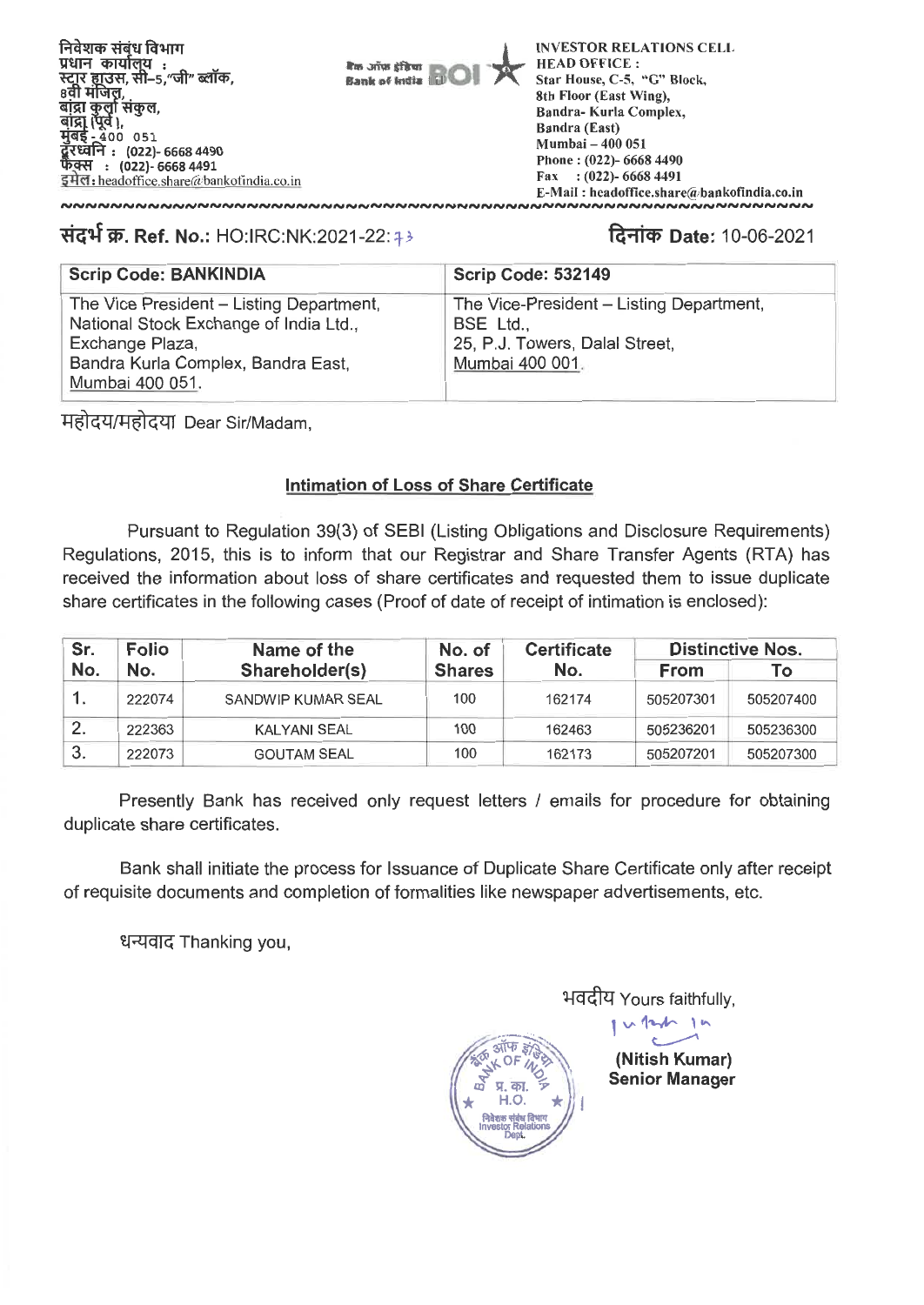## **Investor Relations Department**

| From:<br>Sent:<br>To:<br>Cc:<br>Subject: | bssduplicate@bigshareonline.com<br>Wednesday, June 9, 2021 2:28 PM<br>Rajesh Venkataraj Upadhya; Investor Relations Department<br>ganesh@bigshareonline.com; jibu@bigshareonline.com;<br>bhagwan@bigshareonline.com; Bssduplicate@Bigshareonline.Com<br>Duplicate Share Intimations Received On: 20210609 |
|------------------------------------------|-----------------------------------------------------------------------------------------------------------------------------------------------------------------------------------------------------------------------------------------------------------------------------------------------------------|
| <b>Attachments:</b>                      | 534686.pdf                                                                                                                                                                                                                                                                                                |

|                  | CAUTION: This email originated from a source outside Bank of India. Do not click |  |  |  |  |  |  |
|------------------|----------------------------------------------------------------------------------|--|--|--|--|--|--|
|                  | on links or open attachments unless you recognize the sender and you know the    |  |  |  |  |  |  |
| content is safe. |                                                                                  |  |  |  |  |  |  |

#### Dear Sir/Ma'am,

Please be informed that in terms of the provisions of the SEBI (LODR) Regulations, 2015, the Company is required to submit information regarding loss of share certificates and issue of duplicate certificates, to the stock exchange within two days of its getting information. Further, the said intimation has to be filed only through the mode of NEAPS filing for NSE and on listing.bseindia.com for BSE and not via hard copy submission.

Accordingly, we are sharing herewith the receipt of the following request for loss of share certificate of the Company by shareholders, to enable you to comply with the said regulatory requirement within the timelines prescribed.

| <b>Client Name</b>              | Cert. No   Dist. No From   Dist. NO. To   Folio No.   Quantity |           |        |     | Name               |
|---------------------------------|----------------------------------------------------------------|-----------|--------|-----|--------------------|
| BANK OF INDIA - EQUITY   162174 | 505207301                                                      | 505207400 | 222074 | 100 | SANDWIP KUMAR SEAL |

Should you have any queries in respect of the aforesaid instruction kindly revert back.

Regards,

Bigshare Services Pvt. Ltd.

in the paper in the the state opinion and in the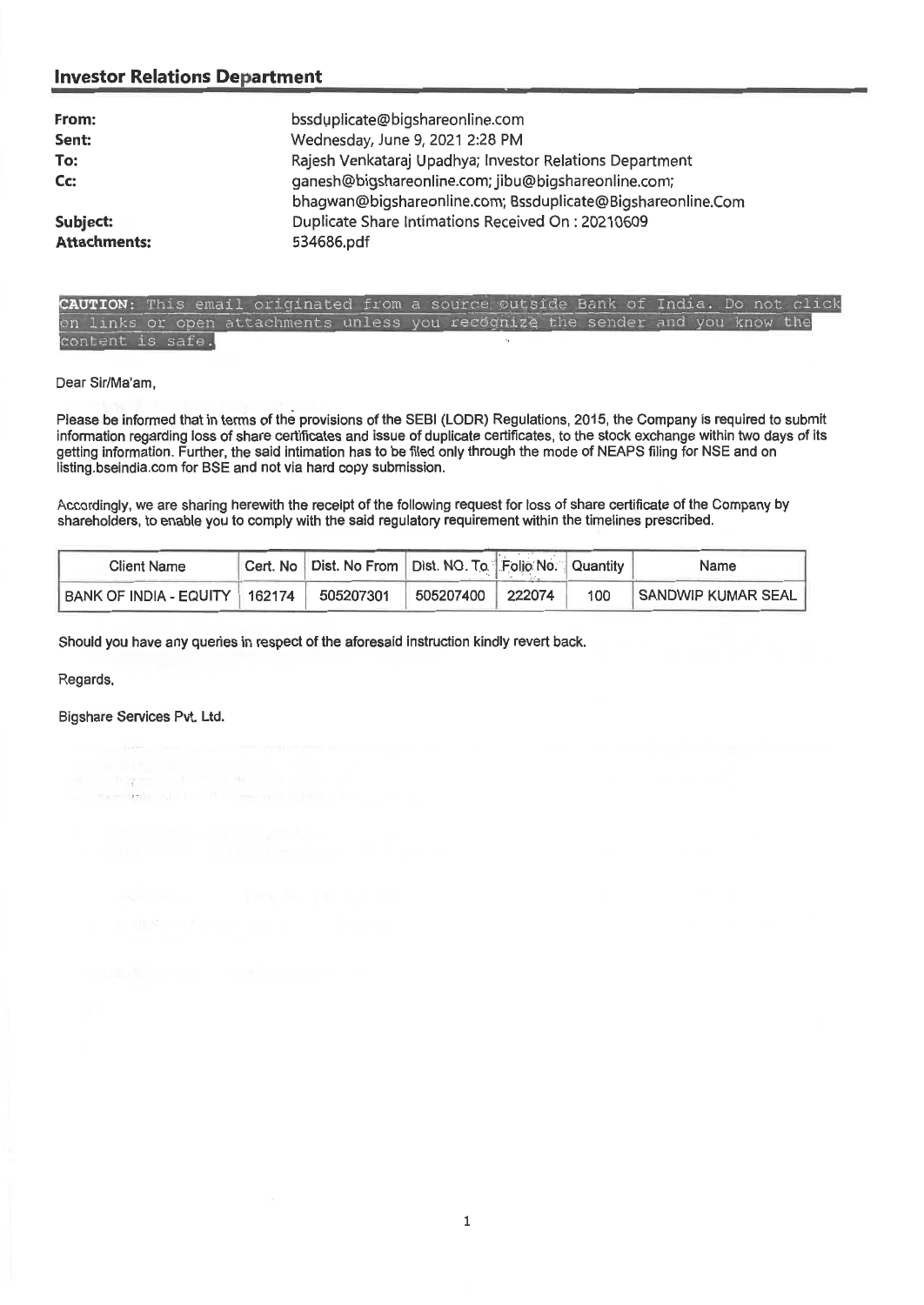Trip pri  $DVE+1$  $T_{\sigma}$ BIGSHARE SERVICES PUT. Ltd. Detes 23/05/2021 03/06/2021 BSS/BOI/182284/169413  $UNIT - BAWK OF INPIA - EgyIHY$  . 534686 BIGSHARE SERVICES PVT. LTD. **RECEIVED** Subject to Verification Subject: Issuance of Duplocate 09 JUN 2021 THE RESIDENCE OF FOLLO No.: 222074 No. of Shanes: 100 Sign  $S(n)$ Madan, I am sending all the requisite papers for issuing the Dufficite Share Centificate in favour of the understgued. Shordy do the needful Thanks, Emclo! Jame Frid thely Di) Buestonnaire Form Sandwipt Seel. ii) Affodovit (SARDWIP KUMARSEAL)  $(i)$ Indonnity Bond 2) PAN card duly atterted copy & Andhaan card i) Signature Attention by Bank Manger. WERECTIC Bill 3 copy of FIR Address: 2A, SURENDRA LALPYNE LANE,  $KolkATA - 700012$ Mobile: 8588803230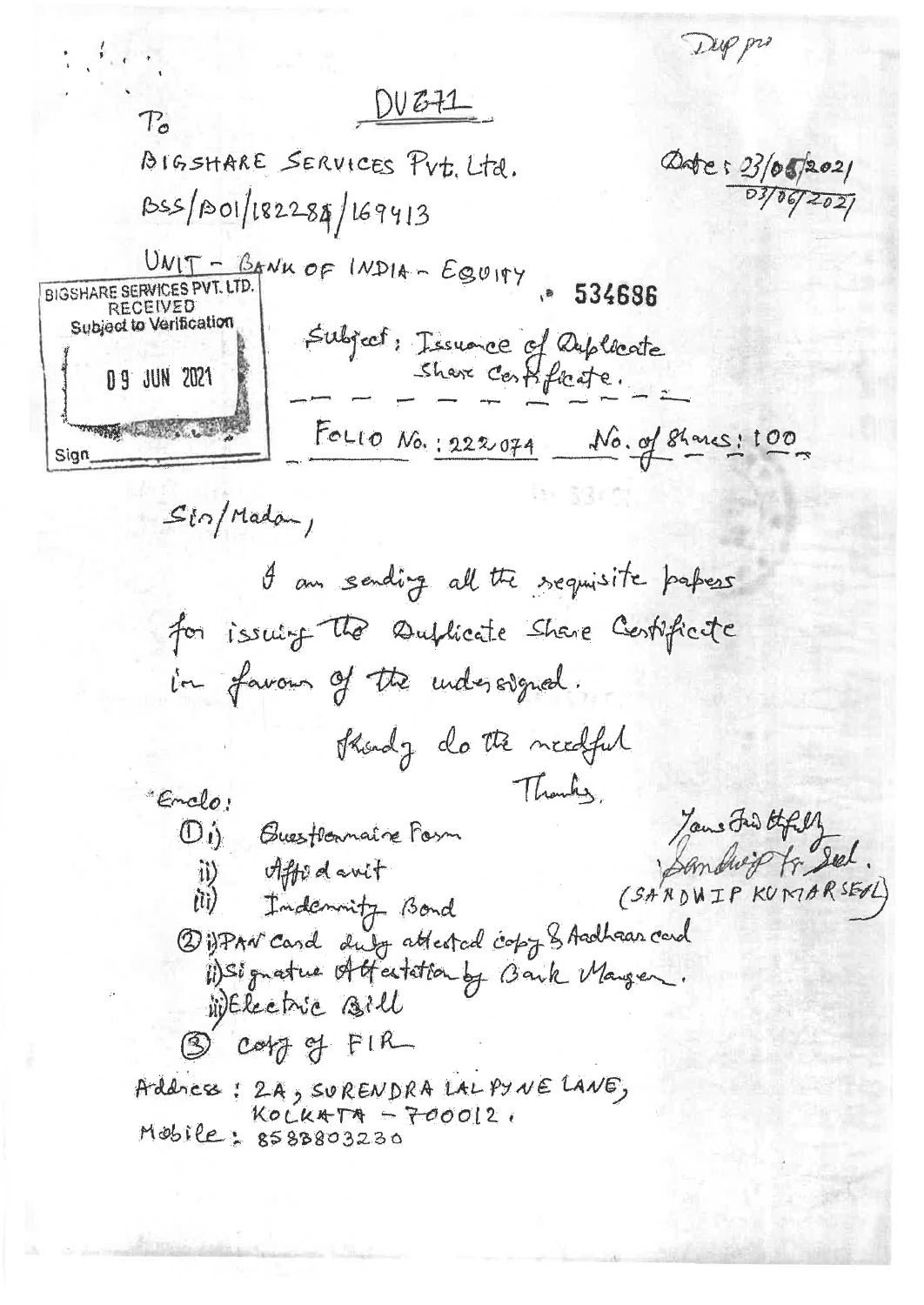## **Investor Relations Department**

| From:<br>Sent:<br>To:<br>Cc: | bssduplicate@bigshareonline.com<br>Wednesday, June 9, 2021 2:29 PM<br>Rajesh Venkataraj Upadhya; Investor Relations Department<br>ganesh@bigshareonline.com; jibu@bigshareonline.com;<br>bhagwan@bigshareonline.com; Bssduplicate@Bigshareonline.Com |
|------------------------------|------------------------------------------------------------------------------------------------------------------------------------------------------------------------------------------------------------------------------------------------------|
| Subject:                     | Duplicate Share Intimations Received On: 20210609                                                                                                                                                                                                    |
| <b>Attachments:</b>          | 534685.pdf                                                                                                                                                                                                                                           |



#### Dear Sir/Ma'am,

Please be informed that in terms of the provisions of the SEBI (LODR) Regulations, 2015, the Company is required to submit information regarding loss of share certificates and issue of duplicate certificates, to the stock exchange within two days of its getting information. Further, the said intimation has to be filed only through the mode of NEAPS filing for NSE and on listing.bseindia.com for BSE and not via hard copy submission.

 $\bar{z}$ 

Accordingly, we are sharing herewith the receipt of the following request for loss of share certificate of the Company by shareholders, to enable you to comply with the said regulatory requirement within the timelines prescribed.

| <b>Client Name</b>            |  | Cert. No   Dist. No From   Dist. NO. To   Folio No.   Quantity |           |        |     | <b>Name</b>               |  |
|-------------------------------|--|----------------------------------------------------------------|-----------|--------|-----|---------------------------|--|
| BANK OF INDIA - EQUITY 162463 |  | 505236201                                                      | 505236300 | 222363 | 100 | KALYANI SEAL <sup>T</sup> |  |

Should you have any queries in respect of the aforesaid instruction kindly revert back.

### Regards,

#### Bigshare Services Pvt. Ltd.

 $11 - 0.1 - 1.0 - 1.02 - 0.01$ 

chemigen armor nommer person shrmler is a more of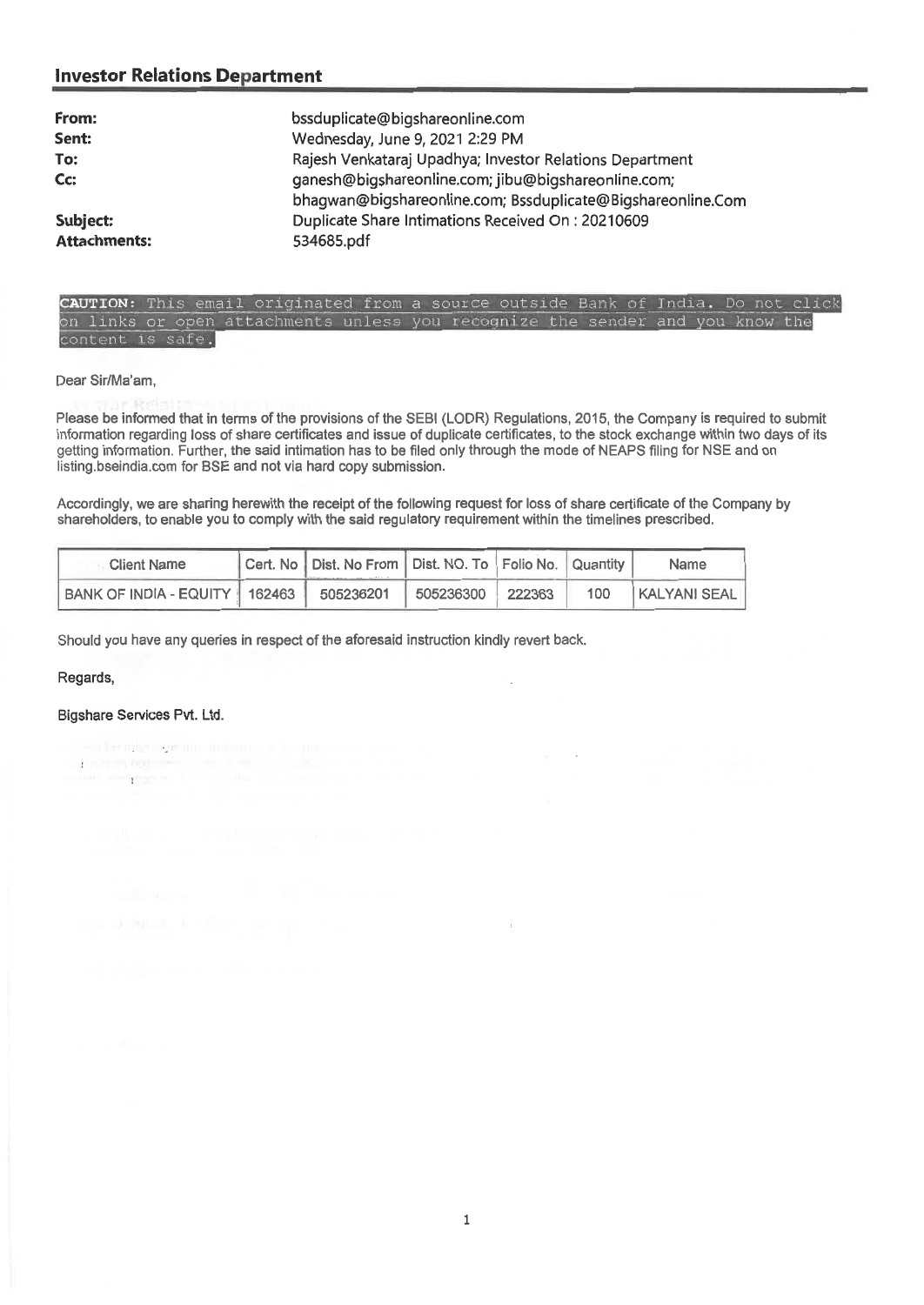Dup p20

 $DUEFO$  $T_{\alpha}$ Date: 03/05/2021 BIGSHARE SERVICES PUT. LTd.  $03/06/202$ BSS/BOI/182285/169414 <u> DNIT - BANK OF INDIA - EQUITY</u> 534685 **BIGSHARE SERVICES PVT. LTD RECEIVED** Subject to Verification Subject: Issuance of Duplocate 09 JUN 2021 **PROPERTY AND INCOME.** FOLIO No.: 222363 No. of Shanes: 100 Sign  $Si\gamma/Madom$ I am sending all the sequisite papers for issuing the sublicate share Certificate in favour of the understgued. thendy do the needful Thanks, 'Enclo! Jans Fair Offelly Di) Buestronnaire Form ii) offication (ii) Indemnity Bond 2 iPAN card duly atterned copy & Andhaar card (1) Signature of Hestation by Bank Manger. WElectric Bill 3 copy of FIR Addres: 2A, SURENDRA LAL PYNE LANE,  $Kolkappa - 700012$ Mobile: 9432495380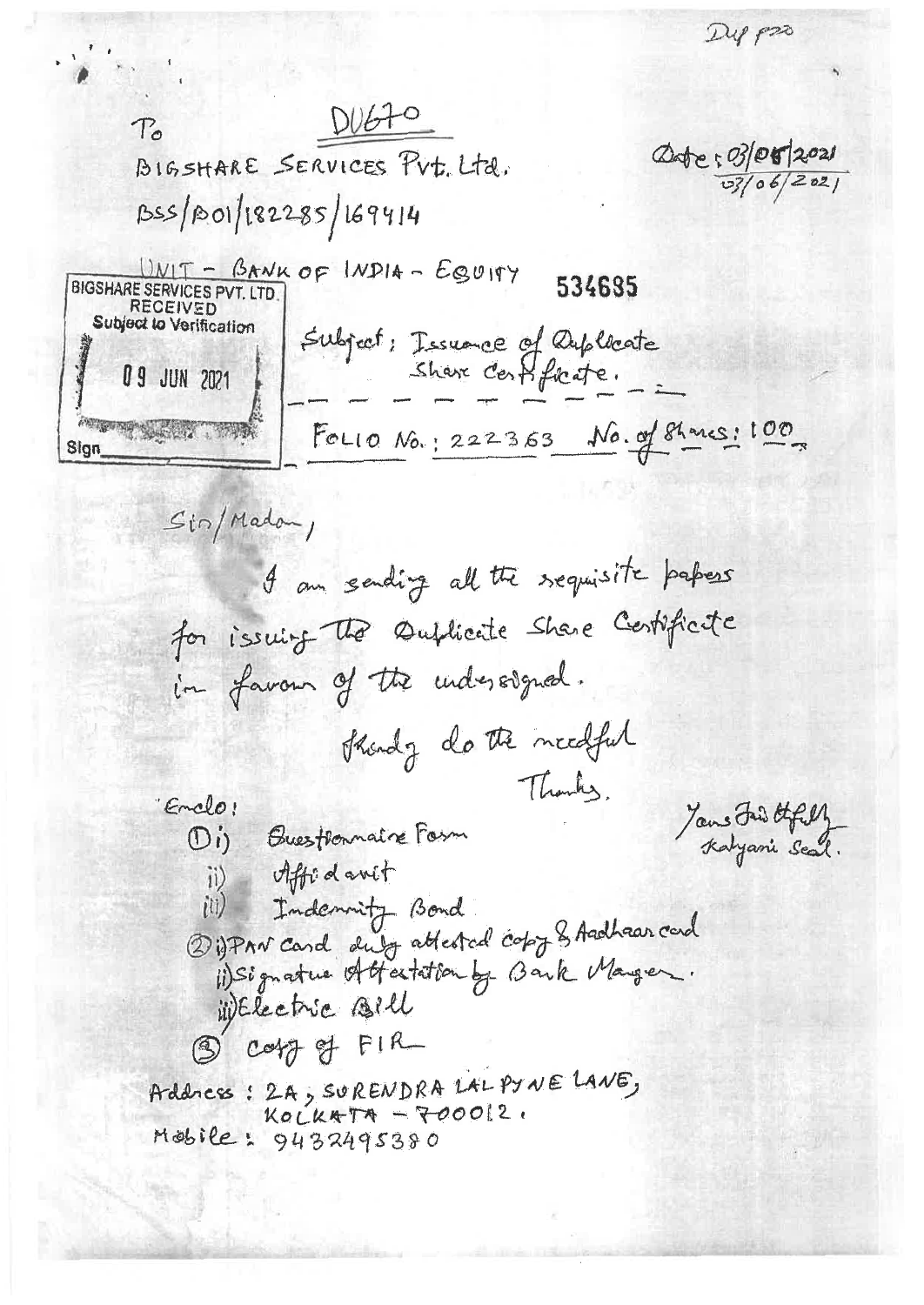## **Investor Relations Department**

| bssduplicate@bigshareonline.com<br>Wednesday, June 9, 2021 2:30 PM<br>Rajesh Venkataraj Upadhya; Investor Relations Department<br>ganesh@bigshareonline.com; jibu@bigshareonline.com;<br>bhagwan@bigshareonline.com; Bssduplicate@Bigshareonline.Com |
|------------------------------------------------------------------------------------------------------------------------------------------------------------------------------------------------------------------------------------------------------|
| Duplicate Share Intimations Received On: 20210609<br>534684.pdf                                                                                                                                                                                      |
|                                                                                                                                                                                                                                                      |

| <b>CAUTION:</b> This email originated from a source outside Bank of India. Do not click |  |  |  |  |  |  |  |  |  |  |
|-----------------------------------------------------------------------------------------|--|--|--|--|--|--|--|--|--|--|
| on links or open attachments unless you recognize the sender and you know the           |  |  |  |  |  |  |  |  |  |  |
| content is safe.                                                                        |  |  |  |  |  |  |  |  |  |  |

Dear Sir/Ma'am,

Please be informed that in terms of the provisions of the SEBI (LODR) Regulations, 2015, the Company is required to submit information regarding loss of share certificates and issue of duplicate certificates, to the stock exchange within two days of its getting information. Further, the said intimation has to be filed only through the mode of NEAPS filing for NSE and on listing.bseindia.com for BSE and not via hard copy submission.

Accordingly, we are sharing herewith the receipt of the following request for loss of share certificate of the Company by shareholders, to enable you to comply with the said regulatory requirement within the timelines prescribed.

| Client Name                      | Cert. No   Dist. No From   Dist. NO. To   Folio No.   Quantity |           |        |     | Name            |  |
|----------------------------------|----------------------------------------------------------------|-----------|--------|-----|-----------------|--|
| BANK OF INDIA - EQUITY    162173 | 505207201                                                      | 505207300 | 222073 | 100 | I GOUTAM SEAL I |  |

Should you have any queries in respect of the aforesaid instruction kindly revert back.

Regards,

Bigshare Services Pvt. Ltd.

a katan ana a